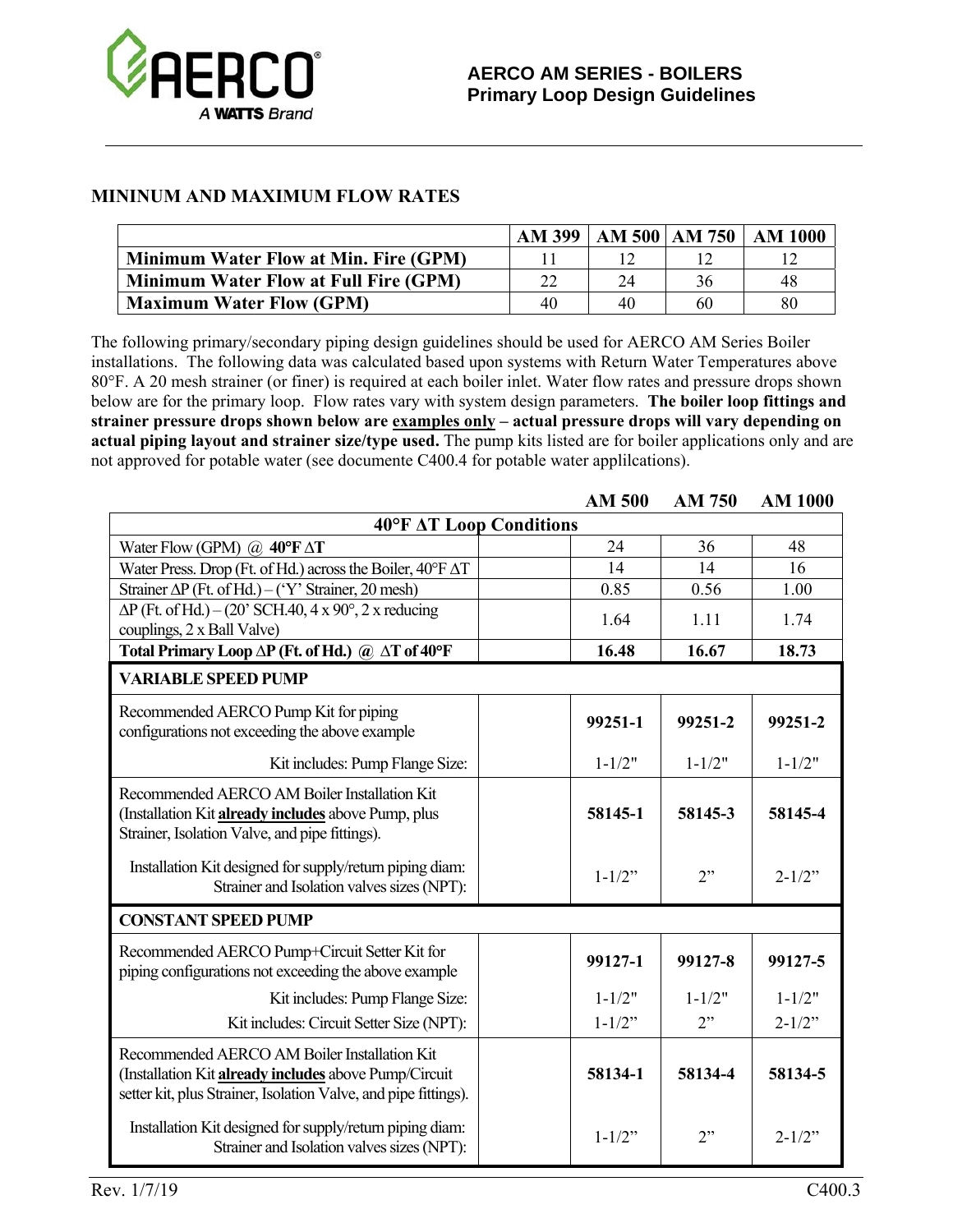

**AM 399 AM 500 AM 750 AM 1000** 

| <b>30°F AT Loop Conditions</b>                                                                                                                                           |             |            |             |             |
|--------------------------------------------------------------------------------------------------------------------------------------------------------------------------|-------------|------------|-------------|-------------|
| Water Flow (GPM) $@$ 30°F $\Delta T$                                                                                                                                     | 24.5        | 30.7       | 46.0        | 61.3        |
| Water Press. Drop (Ft. of Hd.) across the Boiler, $30^{\circ}$ F $\Delta$ T                                                                                              | 13          | 25         | 23          | 27          |
| Strainer $\Delta P$ (Ft. of Hd.) – ('Y' Strainer, 20 mesh)                                                                                                               | 0.96        | 0.44       | 1.00        | 1.77        |
| $\Delta P$ (Ft. of Hd.) – (20' SCH.40, 4 x 90°, 2 x<br>reducing couplings, 2 x Ball Valve)                                                                               | 1.76        | 0.75       | 1.74        | 3.11        |
| Total Primary Loop $\Delta P$ (Ft. of Hd.) @ $\Delta T$ of 30°F                                                                                                          | 15.72       | 26.19      | 25.73       | 31.88       |
| <b>VARIABLE SPEED PUMP</b>                                                                                                                                               |             |            |             |             |
| Recommended AERCO Pump Kit for piping<br>configurations not exceeding the above example                                                                                  | 99251-1     | 99251-2    | 99251-2     | 99251-4     |
| Kit includes: Pump Flange Size:                                                                                                                                          | $1 - 1/2"$  | $1 - 1/2"$ | $1 - 1/2"$  | $2 - 1/2"$  |
| Recommended AERCO AM Boiler Installation Kit<br>(Installation Kit <b>already includes</b> above Pump, plus<br>Strainer, Isolation Valve, and pipe fittings).             | 58145-1     | 58145-6    | 58145-4     | 58145-7     |
| Installation Kit designed for supply/return piping diam:<br>Strainer and Isolation valves sizes (NPT):                                                                   | $1 - 1/2$ " | 2"         | $2 - 1/2$ " | $2 - 1/2$ " |
| <b>CONSTANT SPEED PUMP</b>                                                                                                                                               |             |            |             |             |
| Recommended AERCO Pump+Circuit Setter Kit for<br>piping configurations not exceeding the above example                                                                   | 99127-1     | 99127-8    | 99127-5     | 99127-5     |
| Kit includes: Pump Flange Size:                                                                                                                                          | $1 - 1/2"$  | $1 - 1/2"$ | $1 - 1/2"$  | $1 - 1/2"$  |
| Kit includes: Circuit Setter Size (NPT):                                                                                                                                 | $1 - 1/2$ " | 2"         | $2 - 1/2$ " | $2 - 1/2$ " |
| Recommended AERCO AM Boiler Installation Kit<br>(Installation Kit already includes above Pump/Circuit<br>setter kit, plus Strainer, Isolation Valve, and pipe fittings). | 58134-1     | 58134-6    | 58134-5     | 58134-5     |
| Installation Kit designed for supply/return piping diam:<br>Strainer and Isolation valves sizes (NPT):                                                                   | $1 - 1/2$ " | 2"         | $2 - 1/2$ " | $2 - 1/2$ " |